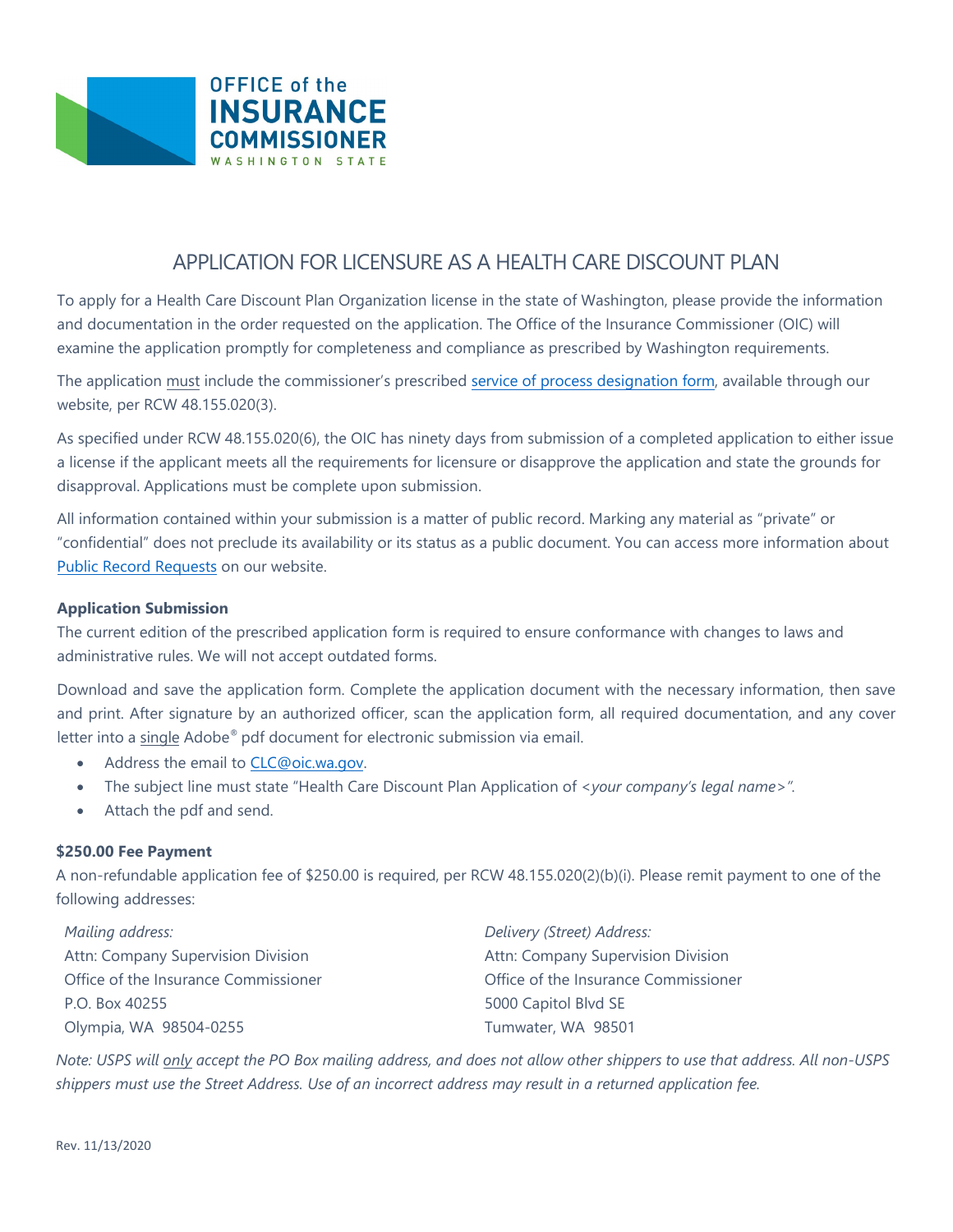# **Important!**

Before conducting discount plan business, a person must obtain a license from the commissioner to operate as a discount plan organization, per RCW 48.155.020(1).

Prior to licensure, RCW 48.155.020(7) requires health care discount plan applicants to establish an internet website to conform to the requirements of RCW 48.155.070(2).

# **Once Licensed**

As required under RCW 48.155.100, each Health Care Discount Plan Organization must provide the OIC at least thirty days advance notice of any change in the organization's name, address, principal business address, mailing address, toll-free telephone number, or internet website address.

Under RCW 48.155.020(8), a license is effective for up to one year, unless prior to its expiration on June 30 the license is renewed, suspended, or revoked. Licenses issued or renewed on or after July 1, 2010, will be subject to renewal annually on July 1. If not renewed, the license will automatically expire on the renewal date.

Each Health Care Discount Plan Organization must submit a renewal application form and a two hundred dollar renewal application fee, at least ninety days before its license expires, per RCW 48.155.020(8) and WAC 284-155-015(2).

If the information required in the annual report is not provided at the time of renewal of a license, a discount plan organization must file an annual report and pay a \$20.00 annual reporting fee no later than March 31 of the following year, per RCW 48.155.110 and WAC 284-155-015(4).

#### **Questions?**

For all questions or requests for additional information, please contact a [Company Licensing Specialist](https://www.insurance.wa.gov/contact-company-supervision) (select "Company applications" in the dropdown) or phone 360-725-7200.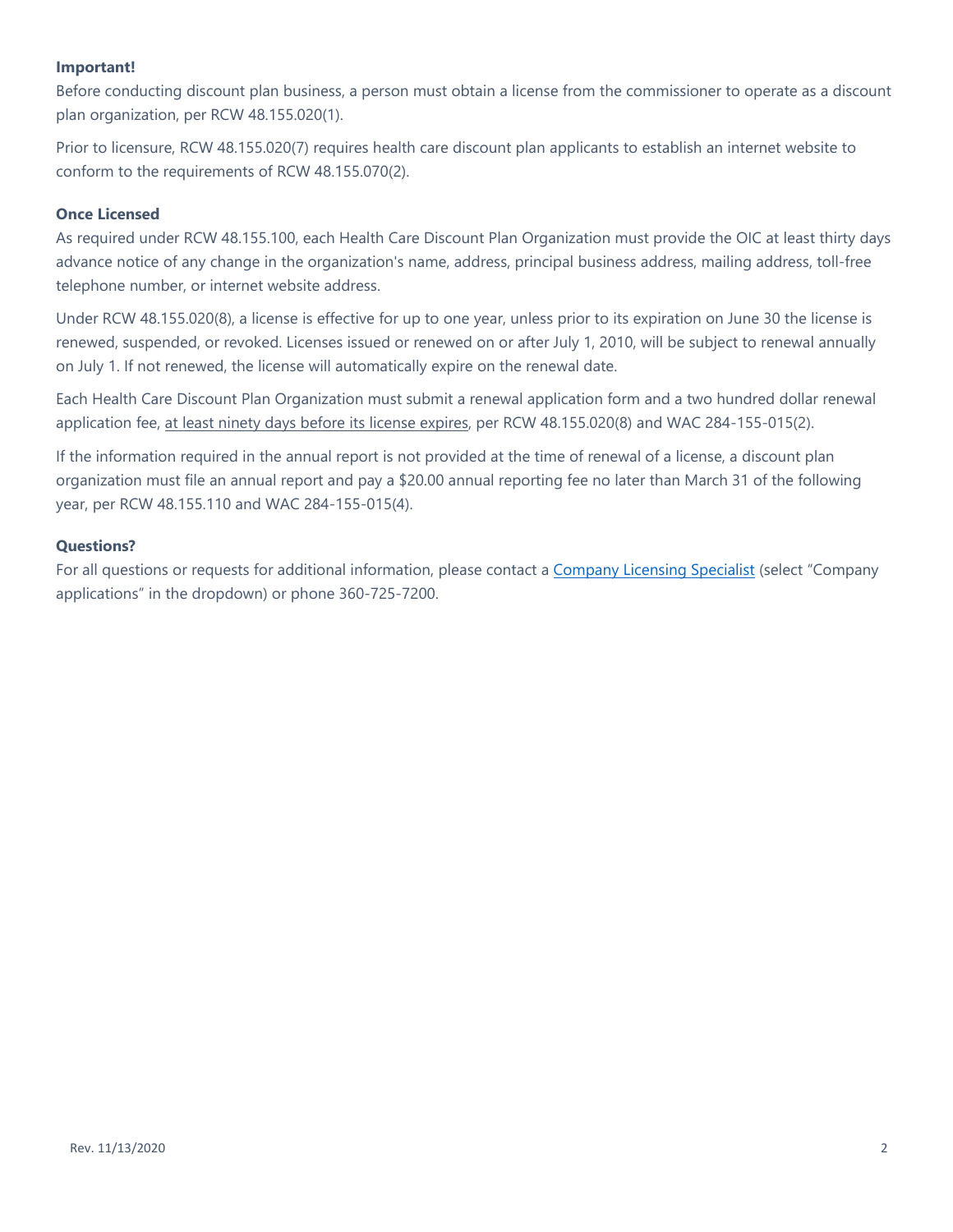Application is hereby made for issuance of a license as a Health Care Discount Plan Organization in the State of Washington.

| <b>HEALTH CARE DISCOUNT PLAN BASIC INFORMATION</b> |                                                        |                                                                                                                                                                    |                                                                                                                                                                                                                                 |                                                                                                                           |  |
|----------------------------------------------------|--------------------------------------------------------|--------------------------------------------------------------------------------------------------------------------------------------------------------------------|---------------------------------------------------------------------------------------------------------------------------------------------------------------------------------------------------------------------------------|---------------------------------------------------------------------------------------------------------------------------|--|
|                                                    |                                                        |                                                                                                                                                                    | 1. Legal Name:                                                                                                                                                                                                                  |                                                                                                                           |  |
| 2. DBA or Alternate Name(s):                       |                                                        |                                                                                                                                                                    |                                                                                                                                                                                                                                 |                                                                                                                           |  |
|                                                    | (If none, so state)                                    |                                                                                                                                                                    |                                                                                                                                                                                                                                 |                                                                                                                           |  |
|                                                    |                                                        |                                                                                                                                                                    | 3. Federal Tax Identification Number                                                                                                                                                                                            |                                                                                                                           |  |
|                                                    | (FEIN):                                                |                                                                                                                                                                    |                                                                                                                                                                                                                                 |                                                                                                                           |  |
|                                                    | 4. Domicile Address:                                   |                                                                                                                                                                    |                                                                                                                                                                                                                                 |                                                                                                                           |  |
|                                                    | 5. Physical location/business address:                 |                                                                                                                                                                    |                                                                                                                                                                                                                                 |                                                                                                                           |  |
|                                                    |                                                        |                                                                                                                                                                    | 6. Mailing Address:                                                                                                                                                                                                             |                                                                                                                           |  |
|                                                    | 7. Toll-Free Telephone number:<br>RCW 48.155.090(3)(v) |                                                                                                                                                                    |                                                                                                                                                                                                                                 |                                                                                                                           |  |
|                                                    |                                                        |                                                                                                                                                                    | 8. Website Address:                                                                                                                                                                                                             |                                                                                                                           |  |
|                                                    |                                                        |                                                                                                                                                                    | (Website must identify the names and                                                                                                                                                                                            |                                                                                                                           |  |
|                                                    |                                                        |                                                                                                                                                                    | addresses of contracted health care<br>providers. RCW 48.155.070(2), RCW                                                                                                                                                        |                                                                                                                           |  |
|                                                    |                                                        |                                                                                                                                                                    | 48.155.090(3)(v)).                                                                                                                                                                                                              |                                                                                                                           |  |
|                                                    |                                                        |                                                                                                                                                                    | 9. Contact Person:                                                                                                                                                                                                              |                                                                                                                           |  |
|                                                    |                                                        |                                                                                                                                                                    | (Name, Phone, Email Address required)                                                                                                                                                                                           |                                                                                                                           |  |
|                                                    |                                                        |                                                                                                                                                                    |                                                                                                                                                                                                                                 | <b>REQUIRED DOCUMENTATION</b>                                                                                             |  |
|                                                    |                                                        |                                                                                                                                                                    |                                                                                                                                                                                                                                 | 10. Attach the referenced items in the order presented below. Use the check box to indicate enclosure of the information. |  |
|                                                    |                                                        |                                                                                                                                                                    | RCW 48.155.020(2)(b)(ii).                                                                                                                                                                                                       | $\Box$ <b>A.</b> Legal Formation Documents (such as Articles of Incorporation, LLC Certificate). Include all amendments.  |  |
|                                                    |                                                        |                                                                                                                                                                    |                                                                                                                                                                                                                                 | B. Internal Governance Documents (such as current By-Laws, Operating Agreement). RCW 48.155.020(2)(b)(iii).               |  |
|                                                    | $\Box$                                                 |                                                                                                                                                                    | C. A current Certificate of Good Standing from the domiciliary state's Secretary of State. RCW<br>48.155.020(2)(b)(xvi).                                                                                                        |                                                                                                                           |  |
|                                                    |                                                        |                                                                                                                                                                    | D. A Certificate of Registration from the Washington Secretary of State. RCW 48.155.020(2)(b)(xvi).                                                                                                                             |                                                                                                                           |  |
|                                                    | $\Box$                                                 |                                                                                                                                                                    | E. A completed Service of Process designation. Please use the commissioner's Service of Process Designation<br>form. RCW 48.155.020(2)(b)(xv), RCW 48.155.020(3).                                                               |                                                                                                                           |  |
|                                                    |                                                        |                                                                                                                                                                    | $\Box$ F. A complete organization chart showing <u>all</u> significant shareholders, owners, and affiliates of the applicant<br>and percentage of ownership of every person and entity in the chart. RCW 48.155.020(2)(b)(xvi). |                                                                                                                           |  |
|                                                    |                                                        |                                                                                                                                                                    | $\Box$ G. A list of names, addresses, telephone number, and official position and occupation, for each of the directors<br>and officers of the applicant. RCW 48.155.020(2)(b)(v).                                              |                                                                                                                           |  |
|                                                    |                                                        | For each individual listed, attach a completed Biographical Affidavit. Use the prescribed Form 11 available<br>through the NAIC Website. RCW 48.155.020(2)(b)(vi). |                                                                                                                                                                                                                                 |                                                                                                                           |  |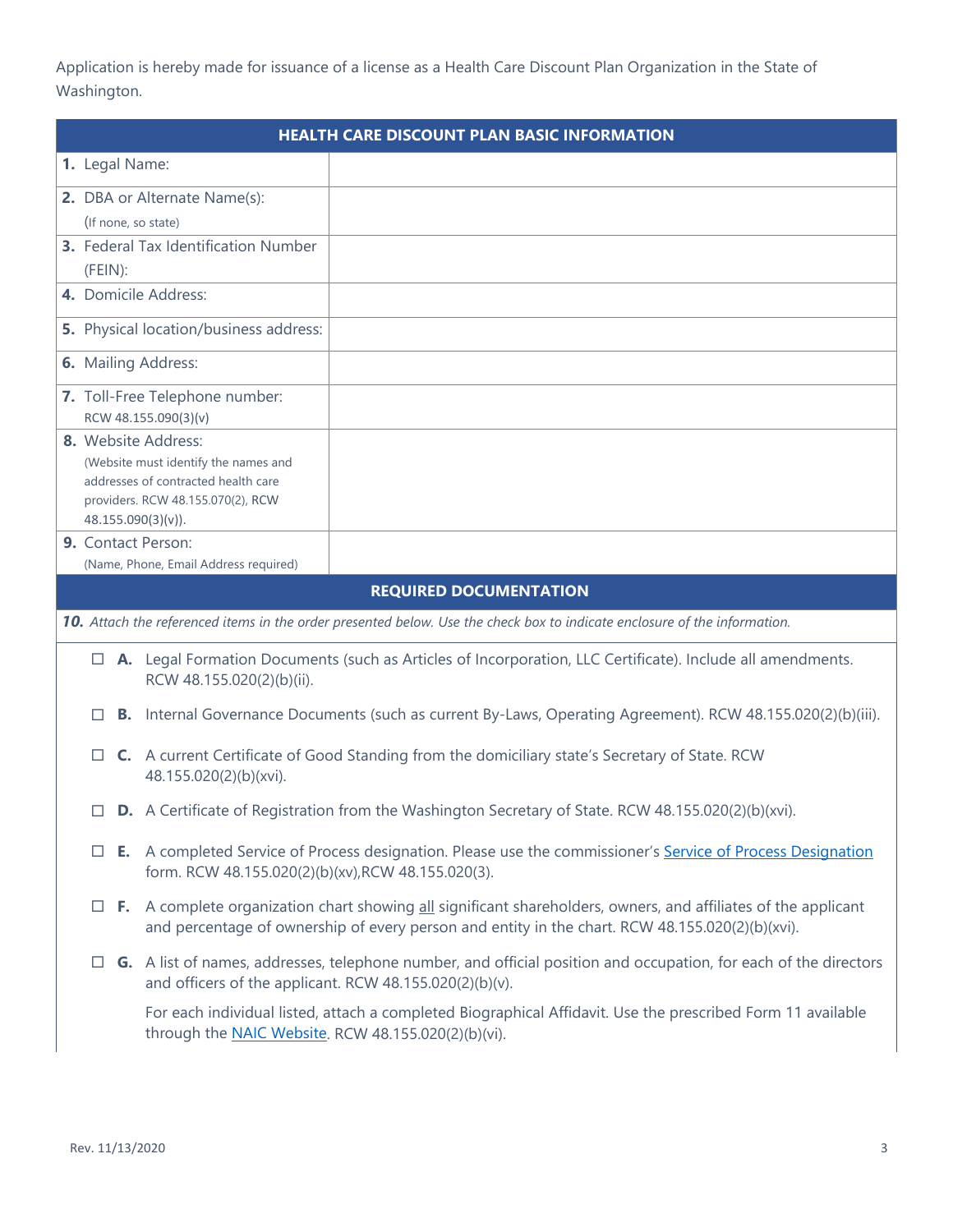**H.** A complete listing of all significant shareholders or owners, including percentage of ownership. Include any person or entity owning *or having the right to acquire* 10% or more of the voting securities of the applicant. RCW 48.155.020(2)(b)(v).

For each individual listed, attach a completed Biographical Affidavit. Use the prescribed Form 11 available through the [NAIC Website.](http://www.naic.org/industry_ucaa.htm) RCW 48.155.020(2)(b)(vi).

- $\Box$  **I.** A disclosure of the extent and nature of any contracts or arrangements between any individual who is responsible for conducting the applicant's affairs and the discount plan organization, including all possible conflicts of interest. If no such conflict exists, so state. RCW 48.155.020 (2)(b)(v)(B).
- $\Box$  **J.** A copy of the form of any contract made or arrangement to be made between the applicant and any individual responsible for conducting the applicant's affairs, including all members of the board of directors, board of trustees, executive committee, or other governing board or committee, the officers, contracted management company personnel, and any person or entity owning or having the right to acquire ten percent or more of the voting securities of the applicant. RCW 48.155.020(2)(b)(ix).
- **K.** The name, address, and *direct* contact information (telephone and email) of the designated compliance officer responsible for ensuring compliance. RCW 48.155.120.
- **L.** A summary description of the applicant, its facilities, personnel, and the health care services for which a discount will be made available under each discount plan. RCW 48.155.020(2)(b)(vii)
- **M.** A current listing and copy of all contracts made between the applicant and any health care providers or health care provider networks regarding the provision of health care services to members and discounts to be made available to members. RCW 48.155.020(2)(b)(viii), RCW 48.155.070(1).
- **N.** Provide a list with the name, address, telephone number, and email address of all persons who will market each discount plan offered by the applicant. If the person who will market a discount plan is an entity, identify the entity. RCW 48.155.020(2)(b)(x). If the marketer will be using a website approved by the applicant, please include the marketer's website address. RCW 48.155.020(2)((b)(xvi).

This list must be maintained and updated within sixty days of any change in the information. An updated list must be sent to the commissioner as part of the discount plan organization's renewal application. RCW 48.155.020(2)(b)(x).

- $\Box$  **O.** A copy of any contract made or to be made between the applicant and any person, corporation, partnership, or other entity performing any function, including marketing, administration, enrollment, and subcontracting for the provision of health care services to members and discounts to be made available to members. RCW 48.155.020(2)(b)(xi), RCW 48.155.080(2).
- **P.** A description of the proposed methods of marketing including, but not limited to, describing the use of marketers, use of the internet, sales by telephone, electronic mail, or facsimile machine, and use of salespersons to market the discount plan benefits. RCW 48.155.020(2)(b)(xiii).
- **Q.** A full description of the established and maintained member complaint procedures. RCW 48.155.020(2)(b)(xiv)**.**
- **R.** A full disclosure of the existence and amount of any periodic charge or processing fee for the applicant's discount plan. RCW 48.155.060.
- **S.** Identification (including name, address, telephone number, and website address) of each provider or provider network for each plan offered. For each contracted entity, include a copy of the written agreement. Each agreement must meet all provisions under RCW 48.155.070.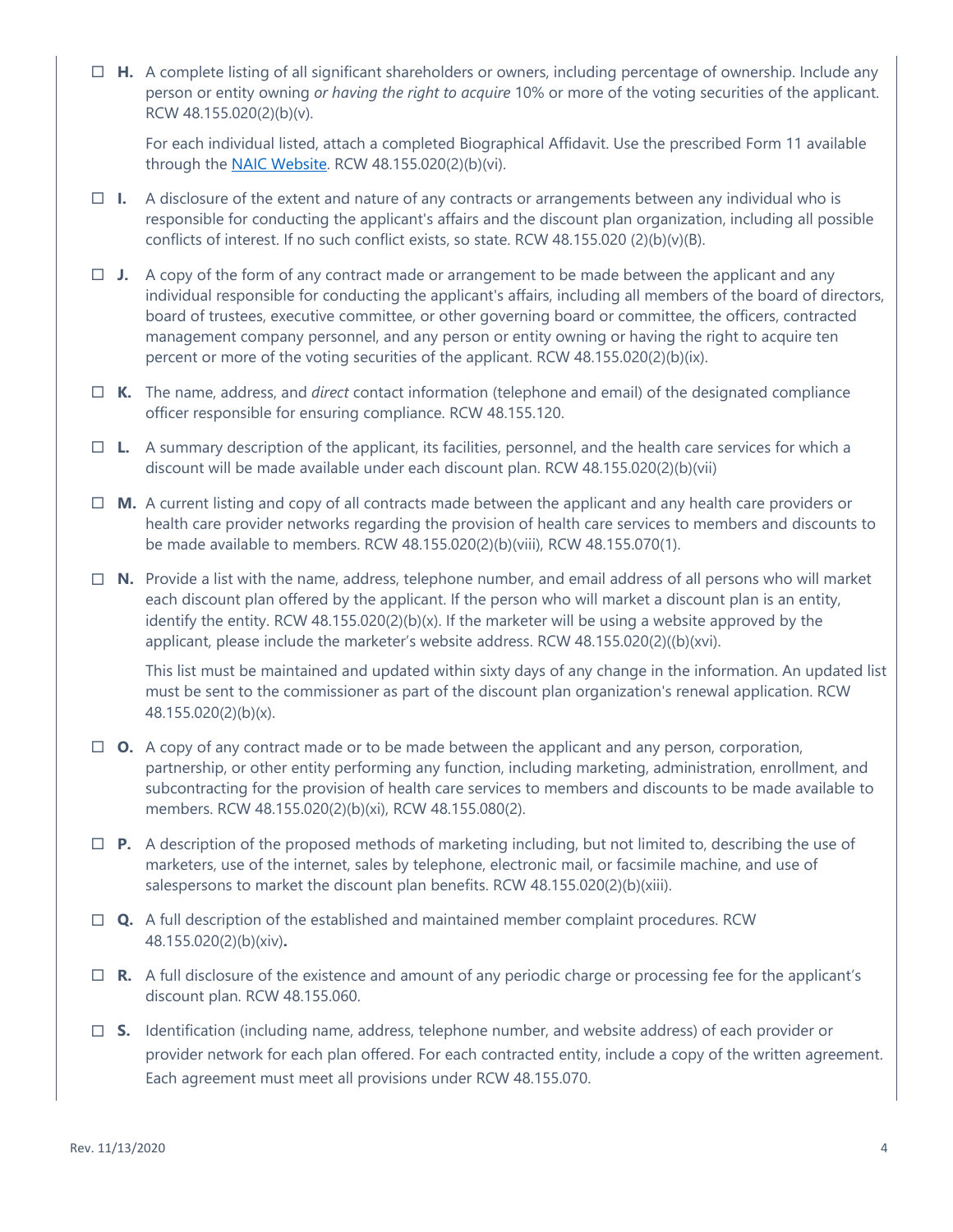**T.** A copy of the applicant's most recent audited financial statement. The statement must show a minimum of net worth of \$150,000. RCW 48.155.020(2)(b)(xii), RCW 48.155.030, WAC 284-155-020.

**Note:** If the applicant is an affiliate of a parent entity that is publicly traded and that prepares audited financial statements reflecting the consolidated operations of the parent entity, the applicant may submit the audited financial statement of the parent entity and a written guaranty that the minimum capital requirements required under RCW 48.155.030 will be met by the parent entity instead of the audited financial statement of the applicant.

- **U.** Each licensed discount plan organization shall have one of two forms of indemnification. RCW 48.155.040, WAC 284-155-025:
	- A surety bond in its own name in an amount not less than \$35,000 to be used in the discretion of the commissioner to protect the financial interest of WA members. The bond must be issued by an insurance company holding a WA Certificate of Authority; or
	- In lieu of the bond, a licensed discount plan organization may establish a depositary account with the commissioner, continually having a market value of not less than \$35,000.

For either method, use the prescribed form available through our [website](https://www.insurance.wa.gov/discount-plan-organization-0)*.* 

- $\Box$  V. A listing of all states in which the applicant is, or at any time was, engaged in the business of a Discount Plan Organization. RCW 48.155.020(2)(b)(xvi).
- $\Box$  **W.** A listing showing all discount plan licenses held or applied for by the applicant from any governmental agency. For each licensing authority, include the dates of licensure, current licensure status, and a copy of each license. RCW 48.155.020(2)(b)(xvi).

# **GENERAL QUESTIONS**

*Please answer "Yes" or "No" to each of the following questions. False or misleading answers may result in denial of application, loss of licensure, and/or other action or penalty.*

| 11. Are there any formal or informal regulatory actions, pending or which have been taken, against the $\Box$ Yes $\Box$ No<br>applicant or any of its officers, directors, trustees, partners or members by any governmental<br>agency? |                      |  |
|------------------------------------------------------------------------------------------------------------------------------------------------------------------------------------------------------------------------------------------|----------------------|--|
| <b>12.</b> Has the applicant or any of its officers, directors, trustees, partners or members been convicted of $\Box$ Yes $\Box$ No<br>any criminal or civil offenses (other than minor traffic violations)?                            |                      |  |
| <b>13.</b> Are there any pending criminal or civil actions (other than minor traffic violations) against the<br>applicant or any of its officers, directors, trustees, partners or members?                                              | $\Box$ Yes $\Box$ No |  |
| 14. Are there any formal or informal regulatory actions, including denial or suspension of a<br>registration, pending or which have been taken, against the applicant by any governmental<br>agency?                                     | $\Box$ Yes $\Box$ No |  |

*If the answer is Yes, to any of the above, attach a supplementary statement of explanation.*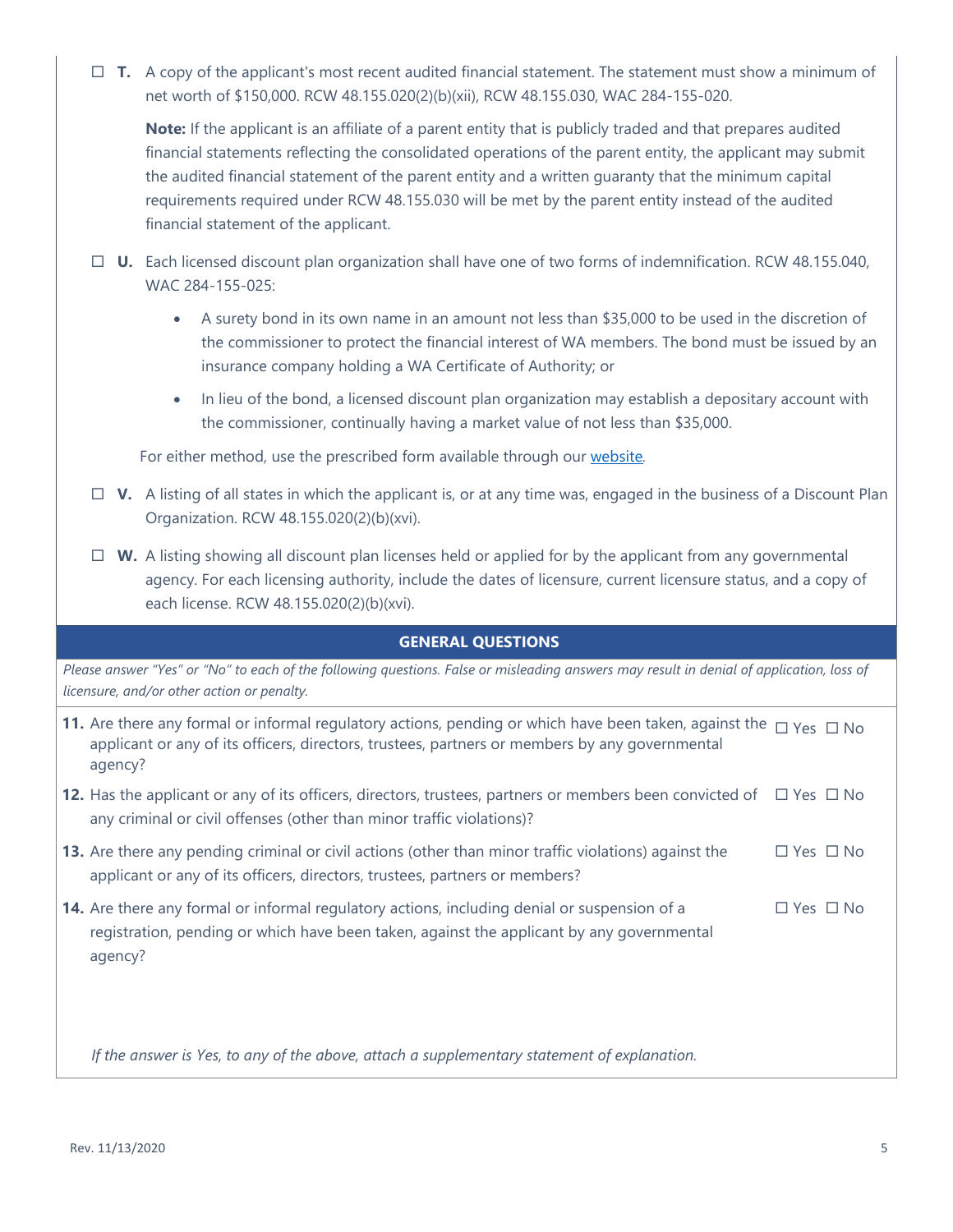|  | <b>STATEMENTS OF UNDERSTANDING</b> |  |
|--|------------------------------------|--|
|  |                                    |  |

| Please acknowledge your agreement by answering "Yes" or "No" to each of the following questions. False or misleading statements may<br>result in denial of application, loss of licensure, and/or other action or penalty.                                                                                                                                                                                                                                                                                        |                      |  |  |  |
|-------------------------------------------------------------------------------------------------------------------------------------------------------------------------------------------------------------------------------------------------------------------------------------------------------------------------------------------------------------------------------------------------------------------------------------------------------------------------------------------------------------------|----------------------|--|--|--|
| 15. The DPO understands that the commissioner may conduct investigations as deemed necessary,<br>and at the expense of the DPO, to determine whether any person has violated any provision of this<br>chapter. RCW 48.155.050.                                                                                                                                                                                                                                                                                    | $\Box$ Yes $\Box$ No |  |  |  |
| <b>16.</b> The DPO understands that it is required to maintain detailed books and records of all Washington $\Box$ Yes $\Box$ No<br>transactions, all contracts or agreements with providers of the services under a discount plan<br>offered in Washington or sold to Washington residents, and all telephone scripts for marketing<br>activities to which this chapter applies. The discount plan organization shall maintain the books<br>and records for at least two years. RCW 48.155.050, WAC 284-155-030. |                      |  |  |  |
| 17. The DPO understands that it is bound by and responsible for the activities of any marketer, and<br>that the DPO must provide prior written approval for all advertisements, marketing materials,<br>brochures, and discount cards used by any marketer. RCW 48.155.080.                                                                                                                                                                                                                                       | $\Box$ Yes $\Box$ No |  |  |  |
| 18. The DPO understands that it must conduct all business in its own legal name. This includes, but is<br>not limited to, all written communications, and requires prominent display of the full legal name.<br>RCW 48.155.090.                                                                                                                                                                                                                                                                                   | $\Box$ Yes $\Box$ No |  |  |  |
| 19. The DPO understands that it may not state, characterize, or imply that its benefits are insurance. It $\Box$ Yes $\Box$ No<br>may not utilize certain terms commonly associated with the business of insurance. It may not state,<br>suggest, or imply that any DPO or plan has the approval or endorsement of the Office of Insurance<br>Commissioner. RCW 48.155.090.                                                                                                                                       |                      |  |  |  |
| 20. The DPO understands and will abide by provisions of this Chapter. It agrees that any failure to<br>adhere to the statutory requirements constitutes grounds for disciplinary action, including<br>suspension, revocation, or non-renewal of the license. RCW 48.155.050(4), RCW 48.155.110(3)(b)<br>RCW 48.155.130.                                                                                                                                                                                           | $\Box$ Yes $\Box$ No |  |  |  |
| 21. The DPO agrees to provide at least 30 days' advance notice of any change in the discount plan<br>organization's name, address, principal business address, mailing address, toll-free telephone<br>number, or internet web site address. RCW 48.155.100.                                                                                                                                                                                                                                                      | $\Box$ Yes $\Box$ No |  |  |  |
| 22. The DPO has included the application fee of \$250 within this submission, and understands that the $\Box$ Yes $\Box$ No<br>fee is non-refundable regardless of the disposition of the application. RCW 48.155.020(2)(b)(i).                                                                                                                                                                                                                                                                                   |                      |  |  |  |